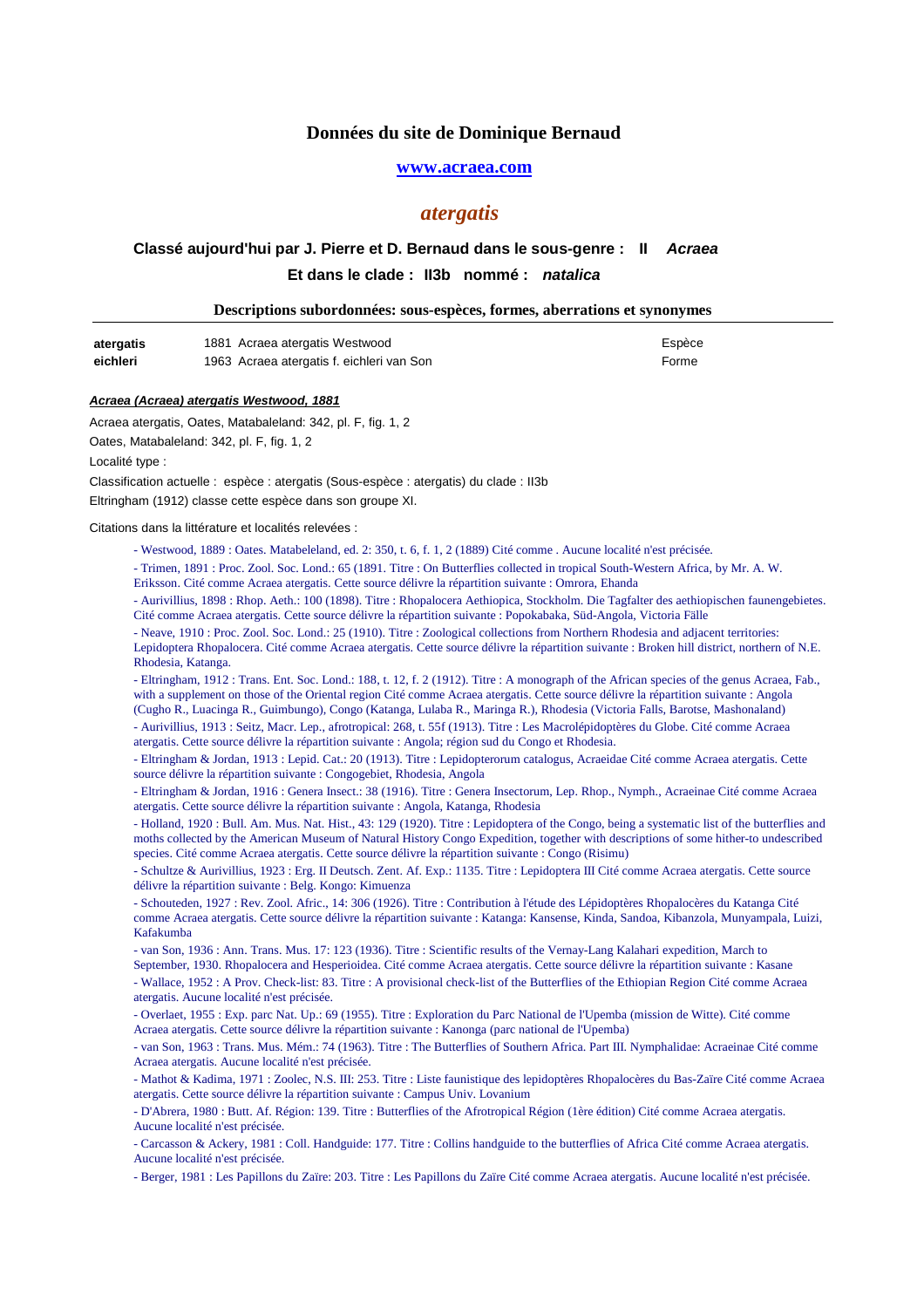## **Données du site de Dominique Bernaud**

#### **www.acraea.com**

- Henning, 1993 : Metamorph., 4, n° 1: 15. Titre : Phylogenetic notes on the african species of the subfamily acraeinae - Part 2 and part 3 (Lepidoptera: Nymphalidae) Cité comme Acraea (Stephenia) atergatis. Aucune localité n'est précisée.

- Henning & Terblanche, 1993 : Metamorph., 4, n° 2: 29. Titre : List of Butterfly species collected in Mwinilunga region, North Western Zambia 18-26 Dec 1991 Cité comme Acraea atergatis. Cette source délivre la répartition suivante : Mwinilunga region, north western Zambia: Mwinilunga (township)

- Pierre, 1995 : Bull. Soc. Ent. Fr. 100 (3): 308, 309. Titre : Les Acraea du groupe "braesia": révision, espèce nouvelle et phylogénie (Lepidoptera Nymphalidae). Cité comme Acraea atergatis. Aucune localité n'est précisée.

- Ackery, Smith & Vane-Wright, 1995 : Carcasson's Butt.: 232. Titre : Carcasson's African Butterflies Cité comme Acraea atergatis. Aucune localité n'est précisée.

- Pennington, 1997 : Pennington's Butterflies: 54. Titre : Pennington's Butterflies - Family Acraeidae Cité comme Acraea atergatis. Cette source délivre la répartition suivante : north west Rhodesia, Victoria falls, Bostwana to Ovamboland

- D'Abrera, 1998 : Butt. Afr. Région: 168. Titre : Butterflies of the Afrotropical Région (2ème édition) Cité comme Acraea atergatis. Cette source délivre la répartition suivante : Zimbabwe, Zambia, Botswana, Ovamboland in northern Namibia, Shaba Province of southern Zaire and Angola

- Timberlake, 2000 : Occ. Pub. in Biodiversity, 8: 588, 601. Titre : Biodiversity of the Zambezi Basin Wetlands Cité comme Acraea atergatis. Cette source délivre la répartition suivante : Barotseland: Sefula, Mongu, Kalabo

- Timberlake, 2000 : Occ. Pub. in Biodiversity, 8: 588, 601. Titre : Biodiversity of the Zambezi Basin Wetlands Cité comme Acraea atergatis. Cette source délivre la répartition suivante : Barotse foodplains; Chobe, Caprivi, Linyanti swamps; Victoria falls; Zambie: Mwinilunga area

- Heath, Newport & Hancok D., 2002 : Butt of Zambia: 38. Titre : The Butterflies of Zambia Cité comme Acraea atergatis. Cette source délivre la répartition suivante : Zambia: Ikelenge, Chingola, Mufulira, Victoria falls, Chisimba falls, Kasama, Chinsali, Mbala

- Bernaud & Pierre, 2002 : Bull. Soc. Ent. Fr., 107 (5), 2002: 509. Titre : Acraea du Zimbabwe; A. burni Butler, 1896, révision et premier états (Lepidoptera, Nymphalidae) Cité comme Acraea atergatis. Cette source délivre la répartition suivante : Zimbabwe: Victoria falls - Pierre, 2004 : Bull. Soc. Ent. Fr., 109 (1), 2004: 73. Titre : Un nouvel Acraea centrafricain, A. (A.) atatis n. sp. (Lepidoptera,

Nymphalidae Cité comme Acraea atergatis. Aucune localité n'est précisée.

- Dowsett, 2004 : Nyala 21: 39. Titre : A first survey of the butterflies of the lower Shire wildlife reserves, Malawi Cité comme Acraea atergatis. Cette source délivre la répartition suivante : Zambia, Zimbabwe, Namibie, Zaïre: Kinshasa, Malawi: Mwabvi reserve forest (Dande stream)

- Bernaud, Joly & Pierre, 2005 : Lambillionea, CV, 1, 2005, suppl 1: 9. Titre : Entomological mission to Malawi Cité comme Acraea atergatis. Cette source délivre la répartition suivante : Malawi: Mwabi forest reserve

#### **Acraea (Acraea) atergatis f. eichleri van Son, 1963**

Acraea atergatis f. eichleri, Trans. Mus. Mem., 14, part 3: 75, pl. 5, 6 fig. 5

Trans. Mus. Mem., 14, part 3: 75, pl. 5, 6 fig. 5

Localité type : Livingstone

Classification actuelle : forme de l'espèce : atergatis (Sous-espèce : atergatis) du clade : II3b

Décrit comme forme

Citations dans la littérature et localités relevées :

- Mathot & Kadima, 1971 : Zoolec, N.S. III: 253. Titre : Liste faunistique des lepidoptères Rhopalocères du Bas-Zaïre Cité comme Acraea atergatis f. eichleri. Aucune localité n'est précisée.
- Ackery, Smith & Vane-Wright, 1995 : Carcasson's Butt.: 232. Titre : Carcasson's African Butterflies Cité comme Acraea atergatis atergatis eichleri. Aucune localité n'est précisée.

- Pennington, 1997 : Pennington's Butterflies: 54. Titre : Pennington's Butterflies - Family Acraeidae Cité comme Acraea atergatis f. eichleri. Aucune localité n'est précisée.